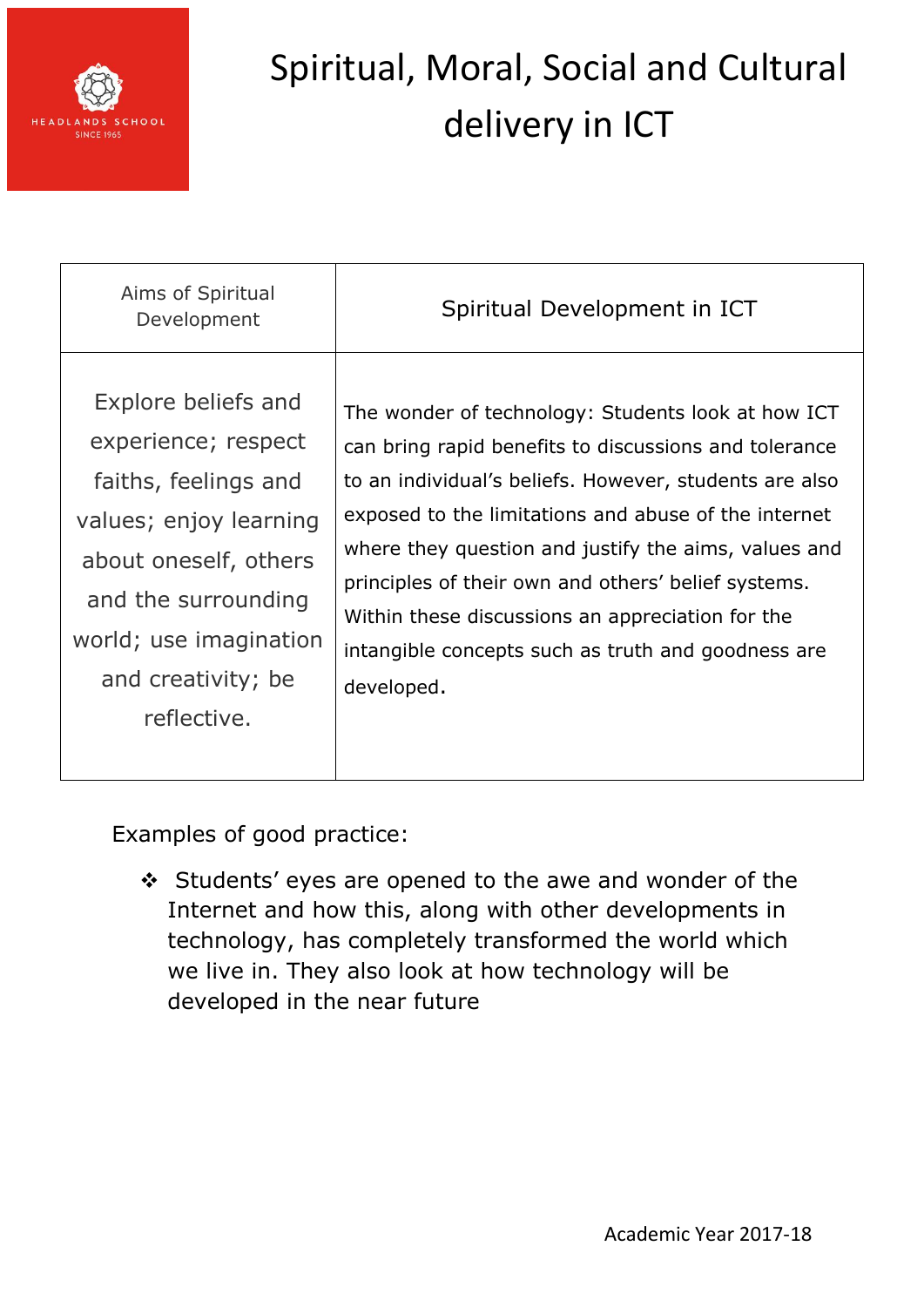

| Aims of Moral<br>Development | Moral Development in ICT                               |
|------------------------------|--------------------------------------------------------|
|                              | Care and use of equipment:                             |
|                              | Making clear the guidelines about the ethical use of   |
| Recognise right and          | the internet and how we keep ourselves and others      |
| wrong; respect the           | safe e.g. discussing the moral and social implications |
| law; understand              | of cyber-bullying.                                     |
| consequences;                | This issue is addressed by students looking at the     |
| investigate moral and        | safe disposal of old ICT equipment and how this could  |
| ethical issues; offer        | potentially be passed onto more disadvantaged          |
| reasoned views.              | people. Students learn that any equipment which is     |
|                              | scrapped should be done to Government standards.       |
|                              | Student also look at how ICT developments have had     |
|                              | an impact on the environment as technology has         |
|                              | meant that old ways of working have been changed       |
|                              | to help the environment been changed to help the       |
|                              | environment.                                           |

Examples of good practice:

 Lessons in awareness of the moral dilemmas created by technological advances.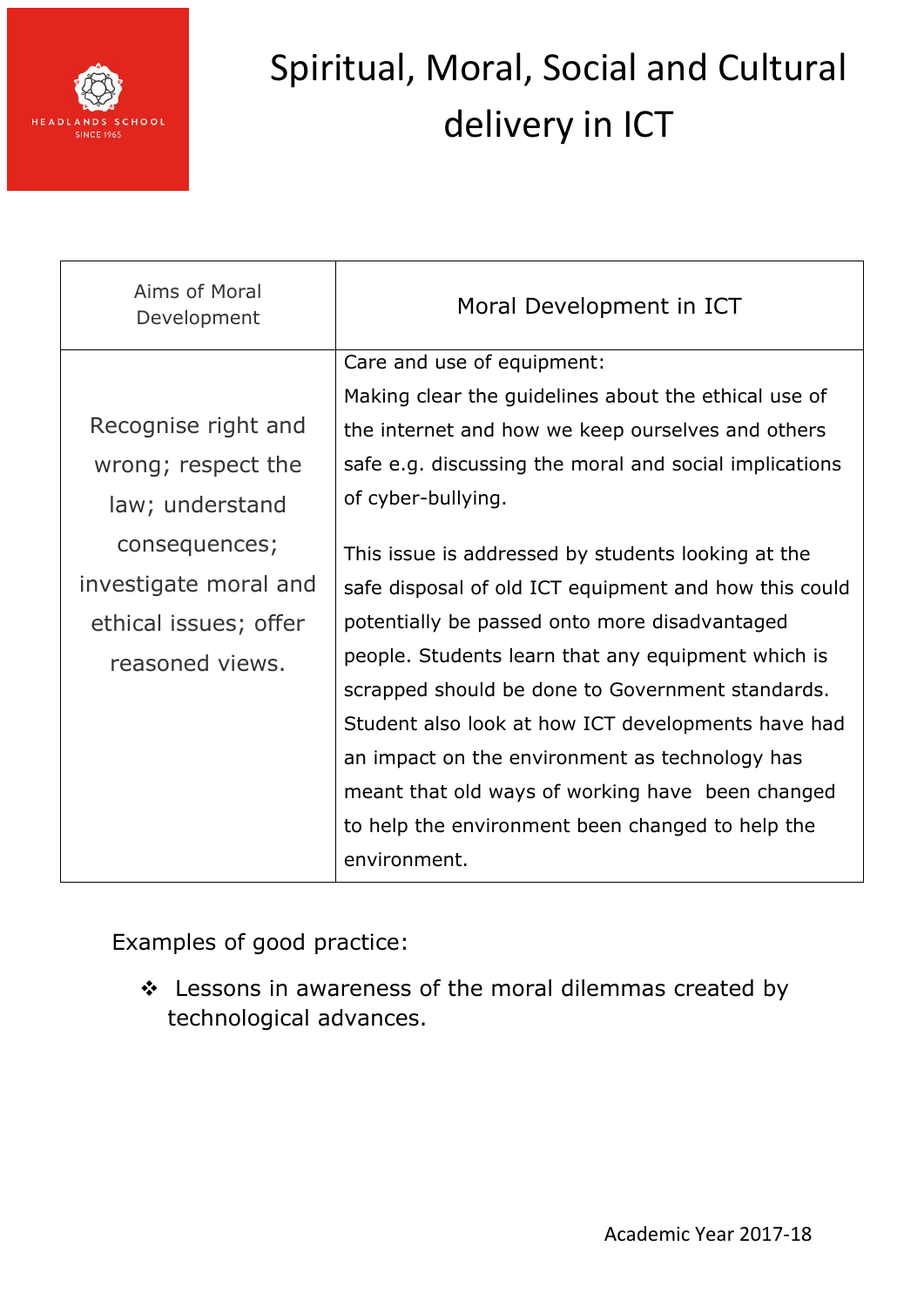

| Aims of Social<br>Development | Social Development in ICT                               |
|-------------------------------|---------------------------------------------------------|
|                               | Working together: Students complete a lot of group      |
| Use a range of social         | work within lessons as well as practical tasks when     |
| skills; participate in the    | looking at theory topics.                               |
| local community;              | Students will need to work with a variety of people     |
| appreciate diverse            | when they go into the world of work and these           |
| viewpoints; participate,      | exercises will develop their social skills.             |
| volunteer and cooperate;      | Also students are required to understand about social   |
|                               | media and the advantages these sites have brought       |
| resolve conflict; engage      | as well as the numerous problems such as cyber          |
| with the 'British values'     | bullying.                                               |
| of democracy, the rule of     | Students also learn about the social isolation that ICT |
| law, liberty, respect and     | has brought to some jobs as workers find themselves     |
| tolerance.                    | sat at computers and not necessarily working face to    |
|                               | face with other people.                                 |

Examples of good practice:

❖ Celebrating achievement through peer-marking, rewards, as well by sharing objectives and criteria in the assessment process with the students, means there is transparency, fairness and Integrity in our judgements.